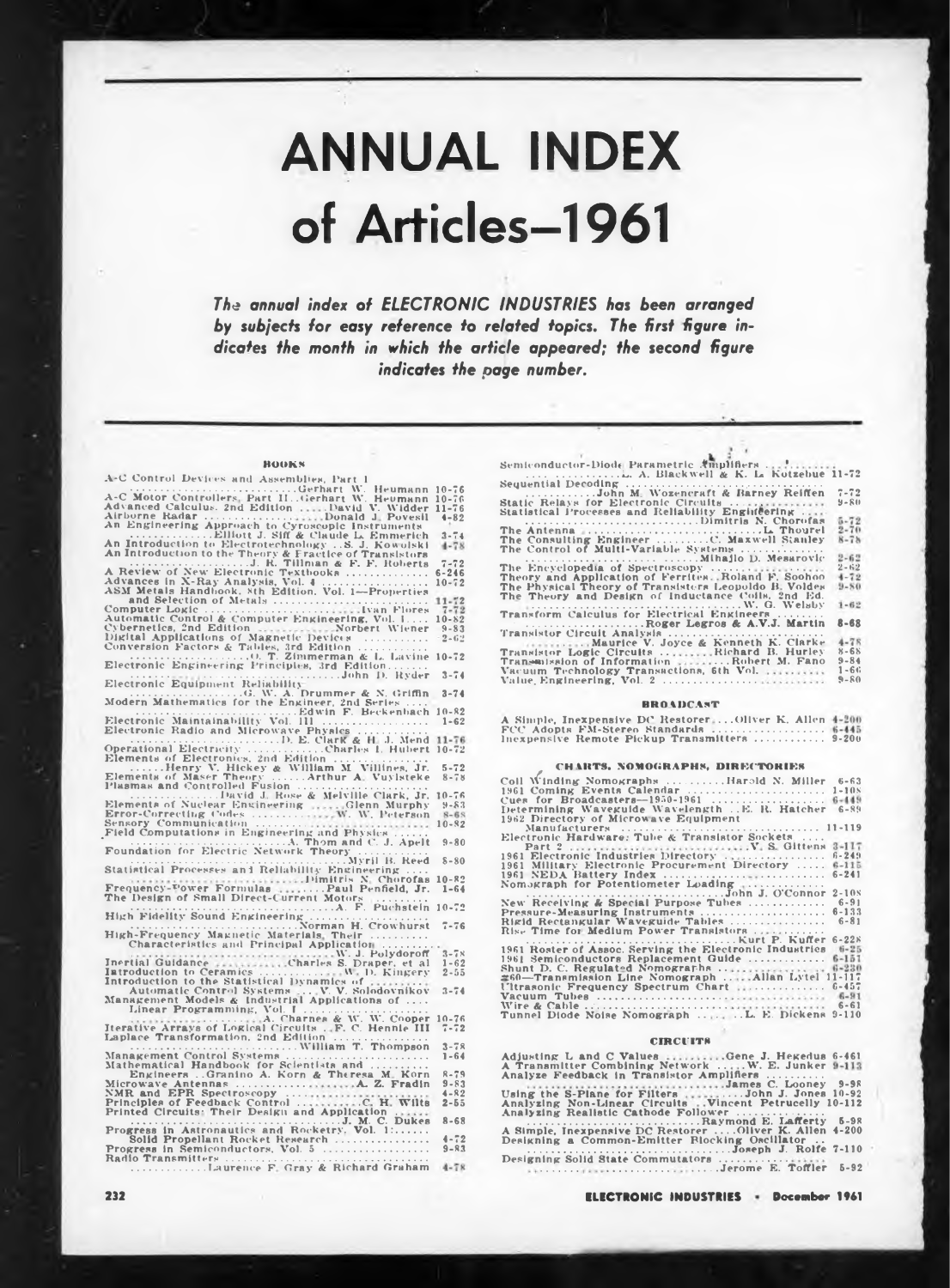# ANNUAL INDEX of Articles—1961

*The annual index of ELECTRONIC INDUSTRIES has been arranged by subjects for easy reference io related topics. The first figure indicates the month in which the article appeared; the second figure indicates the page number.*

| <b>HOOKS</b>                                                                                                                                                                                                                                 |                      | Semicon                  |
|----------------------------------------------------------------------------------------------------------------------------------------------------------------------------------------------------------------------------------------------|----------------------|--------------------------|
| A-C Control Devices and Assemblies, Part 1                                                                                                                                                                                                   |                      | $-1 - 1$<br>Sequent      |
| A-C Control Devices and Assemblies, Part 1<br>A-C Motor Controllers, each and the theat W. Heumann 10-76<br>A-C Motor Controllers, Part 11, dierhart W. Heumann 10-76<br>Advanced Calculus. 2nd Edition                                      |                      |                          |
|                                                                                                                                                                                                                                              |                      | Static F                 |
|                                                                                                                                                                                                                                              |                      | Statistic                |
|                                                                                                                                                                                                                                              |                      | The Ant                  |
|                                                                                                                                                                                                                                              |                      | The Cor                  |
|                                                                                                                                                                                                                                              |                      | The Cor                  |
|                                                                                                                                                                                                                                              |                      |                          |
|                                                                                                                                                                                                                                              |                      | The End<br>Theory        |
|                                                                                                                                                                                                                                              |                      | The Phy                  |
|                                                                                                                                                                                                                                              |                      | The The                  |
|                                                                                                                                                                                                                                              |                      | Transfo                  |
|                                                                                                                                                                                                                                              |                      |                          |
|                                                                                                                                                                                                                                              |                      | Transis                  |
|                                                                                                                                                                                                                                              |                      |                          |
|                                                                                                                                                                                                                                              |                      | <b>Transist</b>          |
|                                                                                                                                                                                                                                              |                      | Transan<br>Vacuum        |
| John D. Ryder 3-74<br>.<br>.                                                                                                                                                                                                                 |                      | Value, E                 |
| Electronic Equipment Reliability                                                                                                                                                                                                             |                      |                          |
|                                                                                                                                                                                                                                              |                      |                          |
|                                                                                                                                                                                                                                              |                      |                          |
|                                                                                                                                                                                                                                              |                      | A Simpl                  |
|                                                                                                                                                                                                                                              |                      | FCC Ad<br>lnexpen        |
| D. E. Clark & H. J. Mend 11-76<br>Operational Electronics Charles 1. Hubert 10-72<br>Elements of Electronics 2nd Edition<br>Henry V. Hickey & William M. Villines, Jr. 5-72<br>Elements of Maser Theory                                      |                      |                          |
|                                                                                                                                                                                                                                              |                      |                          |
|                                                                                                                                                                                                                                              |                      |                          |
|                                                                                                                                                                                                                                              |                      | Coll W1                  |
|                                                                                                                                                                                                                                              |                      | 1961 Co                  |
|                                                                                                                                                                                                                                              |                      | Cues fo                  |
|                                                                                                                                                                                                                                              |                      | Determi<br>1962 Di       |
|                                                                                                                                                                                                                                              |                      | Маг                      |
|                                                                                                                                                                                                                                              |                      | Electro                  |
|                                                                                                                                                                                                                                              |                      | Par                      |
| Myril B. Reed 8-80                                                                                                                                                                                                                           |                      | 1961 El<br>1961 Mi       |
| Statistical Processes and Reliability Engineering                                                                                                                                                                                            |                      | 1961 NE                  |
|                                                                                                                                                                                                                                              |                      | Nomagr                   |
|                                                                                                                                                                                                                                              |                      | New Re                   |
| Statistical Processes and Reliability Engineering<br>Frequency-Power Formulas<br>Frequency-Power Formulas<br>The Design of Small Direct-Current Mottors<br>$\frac{1}{2}$ . Paul Penfield, Jr. 1-64<br>The Design of Small Direct-Current Mot |                      | Pressur                  |
|                                                                                                                                                                                                                                              |                      | Rigid R                  |
|                                                                                                                                                                                                                                              |                      | Rise Th                  |
| Characteristics and Principal Application                                                                                                                                                                                                    |                      |                          |
|                                                                                                                                                                                                                                              | $3 - 7x$             | 1961 Ro<br>1961 Set      |
|                                                                                                                                                                                                                                              | $1 - 62$<br>$2 - 55$ | Shunt L                  |
|                                                                                                                                                                                                                                              |                      | $260 - T1$               |
| Automatic Control Systems  V. V. Solodovnikov<br>Management Models & Industrial Applications of                                                                                                                                              | $3 - 74$             | <b>Itrasol</b><br>Vacuum |
|                                                                                                                                                                                                                                              |                      | Wire &                   |
|                                                                                                                                                                                                                                              |                      | Tunnel                   |
|                                                                                                                                                                                                                                              |                      |                          |
|                                                                                                                                                                                                                                              |                      |                          |
|                                                                                                                                                                                                                                              | $3 - 78$             |                          |
|                                                                                                                                                                                                                                              | $1 - 64$             | Adjusti                  |
|                                                                                                                                                                                                                                              | $R - 79$             | A Trans<br>Analyze       |
|                                                                                                                                                                                                                                              | $9 - 83$             |                          |
|                                                                                                                                                                                                                                              | $4 - 82$             | Using t<br>Analyzi       |
|                                                                                                                                                                                                                                              | $2 - 55$             |                          |
|                                                                                                                                                                                                                                              | $8 - 68$             | Analyzi                  |
|                                                                                                                                                                                                                                              |                      | A Simpl                  |
|                                                                                                                                                                                                                                              | $4 - 72$             | Designi                  |
|                                                                                                                                                                                                                                              | $9 - 83$             | Designi                  |
|                                                                                                                                                                                                                                              | $4 - 78$             | $9.9 -$                  |
|                                                                                                                                                                                                                                              |                      |                          |
|                                                                                                                                                                                                                                              |                      |                          |

| Semiconductor-Diode Parametric Amplifiers                                                                |          |
|----------------------------------------------------------------------------------------------------------|----------|
| $\ldots$ $\ldots$ $\ldots$ $\ldots$ $\ldots$ $\ldots$ $\ldots$ $\ldots$ Blackwell & K. L. Kotzebue 11-72 |          |
|                                                                                                          |          |
| John M. Wozencraft & Barney Reiffen                                                                      | $7 - 72$ |
| Static Relays for Electronic Circuits                                                                    | $9 - 80$ |
| Statistical Processes and Reliability Engineering                                                        |          |
| Dimitris N. Chorofas                                                                                     | $5 - 72$ |
|                                                                                                          |          |
|                                                                                                          | $2 - 70$ |
| The Consulting Engineer C. Maxwell Stanley                                                               | $8 - 78$ |
| The Control of Multi-Variable Systems                                                                    |          |
|                                                                                                          | $2 - 62$ |
| The Encyclopedia of Spectroscopy                                                                         | $2 - 62$ |
| Theory and Application of Ferrites. Roland F. Soohoo                                                     | $4 - 72$ |
| The Physical Theory of Transisters Leopoldo B. Voldes                                                    | $9 - 80$ |
| The Theory and Design of Inductance Coils, 2nd Ed.                                                       |          |
| W. G. Welsby                                                                                             | $1 - 62$ |
| Transform Calculus for Electrical Engineers                                                              |          |
|                                                                                                          | $8 - 68$ |
| Roger Legros & A.V.J. Martin                                                                             |          |
| Transistor Circuit Analysis                                                                              |          |
| Maurice V. Joyce & Kenneth K. Clarke                                                                     | $4 - 78$ |
| Transistor Logic Circuits Richard B. Hurley                                                              | $8 - 68$ |
| Transmission of Information Robert M. Fano                                                               | $9 - 84$ |
| Vacuum Technology Transactions, 6th Vol.                                                                 | $1 - 66$ |
| Value Engineering, Vol. 2                                                                                | $9 - 80$ |
|                                                                                                          |          |

#### **BROADCAST**

A Simple, Inexpensive DC Restorer ...Oliver K. Allen FCC Adopts FM-Stereo Standards .......................................... Inexpensive Remote Pickup Transmitters.......................... 9-20O

# **, CHARTS. 4OMOGRAPH8, DIRECTORIES** Coil binding Nomographs ...................... Harold N. Miller

| Coll Winding Nomographs Harold N. Miller                | $6 - 63$  |
|---------------------------------------------------------|-----------|
| 1961 Coming Events Calendar                             | $1 - 10s$ |
| Cues for Broadcasters-1950-1961                         | $6 - 449$ |
| Determining Waveguide Wavelength E. R. Hatcher          | $6 - 89$  |
| 1962 Directory of Microwave Equipment                   |           |
|                                                         |           |
| Electronic Hardware: Tube & Translstor Sockets          |           |
|                                                         | $3 - 117$ |
| 1961 Electronic Industries Directory                    | $6 - 249$ |
| 1961 Military Electronic Procurement Directory          | $6 - 115$ |
| 1961 NEDA Battery Index                                 | $6 - 241$ |
| Nomograph for Potentiometer Loading                     |           |
|                                                         | $2 - 10s$ |
| New Receiving & Special Purpose Tubes                   | $6 - 91$  |
| Pressure-Measuring Instruments                          | $6 - 133$ |
| Rigid Rectangular Waveguide Tables                      | $6 - 81$  |
| Rise Time for Medium Power Transistors                  |           |
|                                                         | $6 - 22k$ |
| 1961 Roster of Assoc. Serving the Electronic Industries | $6 - 25$  |
| 1961 Semiconductors Replacement Guide                   | $6 - 151$ |
| Shunt D. C. Regulated Nomographs                        | $6 - 220$ |
| #60-Transmission Line Nomograph Allan Lytel 11-117      |           |
| Ultrasonic Frequency Spectrum Chart                     | $6 - 457$ |
|                                                         | $6 - 91$  |
|                                                         | $6 - 61$  |
| Tunnel Diode Noise Nomograph  L. E. Dickens             | $9 - 110$ |

#### **CIRCUITS**

Adjusting L and C Values Gene J. Hegedus A Transmitter Combining Network . . . W. E. Junker Analyze Feedback in Transistor Amplifiers ..................... Using the S-Plane for Filters James C. Looney ....John J. Jones 6-461 9-98 10-92 Analyzing Non-Linear Circuits Vincent Petrucelly 10-112 Analyzing Realistic Cathode Follower................................. ........................................................ Raymond E. Lafferty A Simple, Inexpensive DC Restorer .. . .Oliver K. Allen Designing a Common-Emitter Blocking Oscillator .. ..............................................................................Joseph J. Rolfe Designing Solid State Commutators .......................... .............. ........................ .... .Jerome E. Toffler 5-92 5-98 4-200 7-110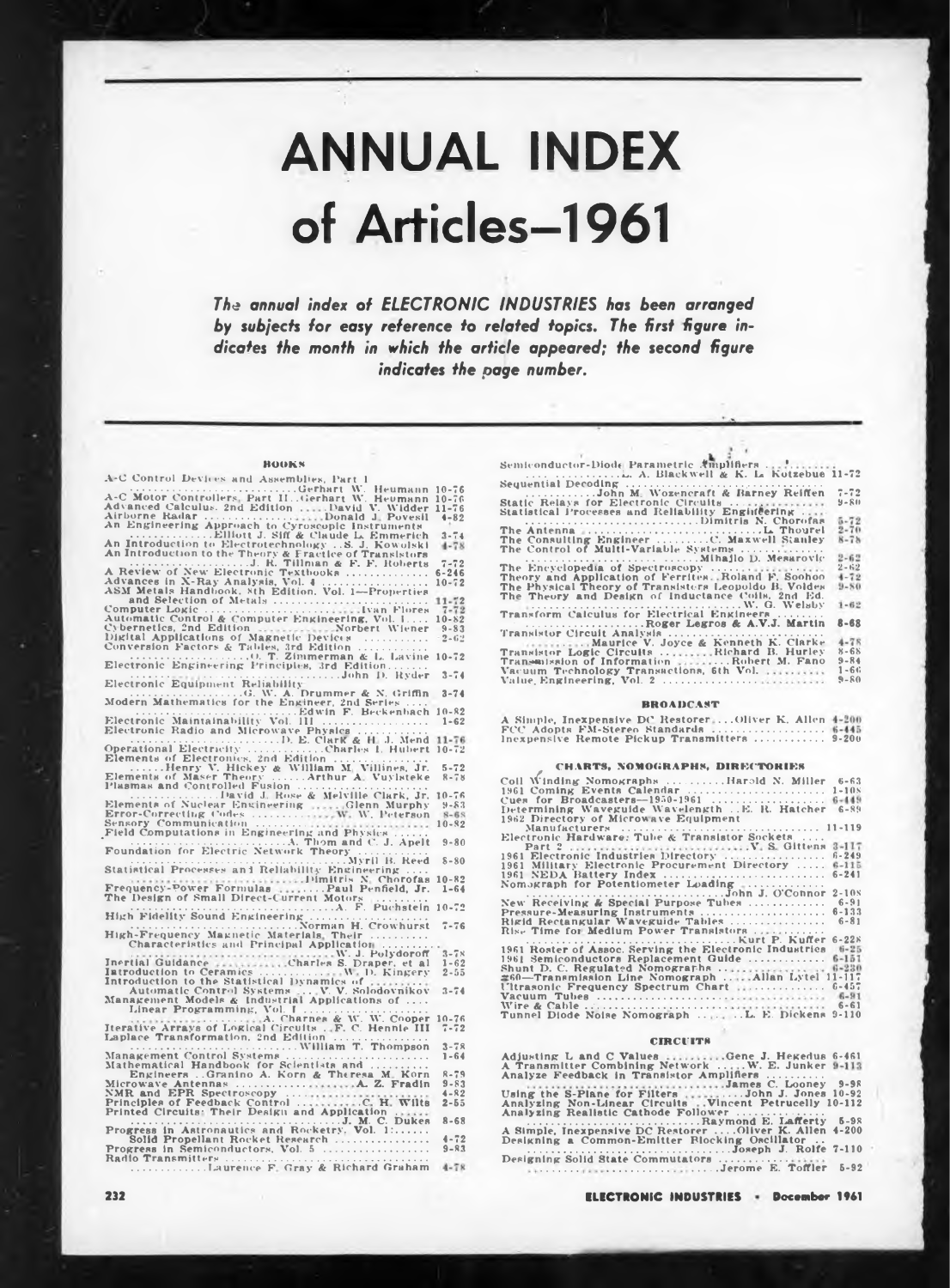#### **COMMUNICATION SYSTEMS**

## **COMPONENTS-CHASSIS ELEMENTS**

| Connector Design Considerations R. J. Buchan<br>7-91<br>Controlling with Magnetic Cores Michael Cooperman<br>$2 - 116$<br>Coupled Coaxial Filters Glyn Bostlck<br>$8 - 10N$<br>Design Fundamentals of Analog Computer Components |
|----------------------------------------------------------------------------------------------------------------------------------------------------------------------------------------------------------------------------------|
| $4 - 78$<br>Designing a Lightweight Vibration Transducer<br>Part 1 Thomas D. Smith & Harry R. Spence<br>$1 - 100$<br>Designing a Lightweight Vibration Transducer,                                                               |
| Part II Thomas D. Smith & Harry R. Spence 2-120<br>Designing 2-Millimeter Wave Components<br>$2 - 90$                                                                                                                            |
| Design Notes for Strip Transmission Line Tuners                                                                                                                                                                                  |
|                                                                                                                                                                                                                                  |
| Details for a Transistorized FM Wireless Mike<br>Samuel J. Lanzalotti<br>$2 - 200$<br>Determining Optimum Burn-In for Capacitors                                                                                                 |
| Electronic Hardware: Tube and Translator Bockets<br>Place Ford Party and Translator Bockets<br>Part 2 117                                                                                                                        |
| Electronic Hardware: Sub-Panel Mounting Minlature                                                                                                                                                                                |
| Electron Tubes and Semiconductors-What's Ahead?                                                                                                                                                                                  |
| High Power Microwave Component Testing<br>High Power TWT's with Wide Bandwidths                                                                                                                                                  |
| Measurement of VSWR in Coaxial Systems                                                                                                                                                                                           |
| Leonard O. Sweet & Robert A. Lebowitz 11-214<br>One Solution to Servomechanism Hunting<br>$1 - 92$                                                                                                                               |
| Power Lons vs Frequency. In D-C to D-C Converters<br>Ralph Greenberg<br>$3 - 96$                                                                                                                                                 |
| Reliability of Precision Potentiometers. . Herbert Adlse 3-106<br>Silicon Rectifier Design Techniques  Dr. Robert Lynch<br>$3 - 98$<br>High-Energy Radiation Fields. Specific Material                                           |
| $G - 101$<br>Designing with Teflon Jack Kipnes<br>$3 - 116$<br>How Radiation Affects Material  Dr. Robert S Shane<br>$4 - 90$<br>A Survey of Thin-Film Technology John Watkins 10-102                                            |
| $1 - 124$<br>1961 NEDA Battery Index<br>$6 - 241$                                                                                                                                                                                |
| Connectors and Galvanic Corrosion<br>12-112<br>Potentiometers-Terms & Data John Arnold<br>$6 - 3.5$<br>Recent Advances in Ferromagnetics  W. J. Polydoroff<br>$9 - 102$                                                          |
| Selecting Printed Circuit Boards<br>$6 - 54$<br>A Survey of Thin-Film Technology John Watking 9-92<br>The Electrically Variable Inductor J. L. Kiner 6-114                                                                       |
| The Tunnel Diode as a Pulse Generator  Paul Mauch 2-106<br>Understanding Silicon Photocells  Werner Luft 2-102<br>Applying Dot Components to Electronic Packaging                                                                |
| $\ldots$ J. R. Goodykoontz & R. C. Frank 10-88                                                                                                                                                                                   |

## **COMPUTERS**

Basic RCTL Circuits<br>Design Fundamentals of Analog Computer Components<br>Languages Simplify Computer Science.......R. M. Howe 4-78<br>Missile Computer Has "Self-Checking" Capability<br>Missile Computer Has "Self-Checking" Capabilit 

#### **ELECTRONIC INDUSTRIES \* December 1961**

### **CONVENTIONS**

ļ

|  | 961 Coming Events Calendar                 |  |  |  | . 1-108    |
|--|--------------------------------------------|--|--|--|------------|
|  | (ational Electronics Conference            |  |  |  | $10 - 204$ |
|  | <b>IEREM '61—Microwave Clearing House </b> |  |  |  | $11 - 226$ |
|  | The IRE International Convention           |  |  |  | $3 - 124$  |
|  | 961 Western Electronic Show and Convention |  |  |  | $X - 120$  |

#### **CURS FOR BROADCASTERS**

| A Gates FM 5-B Modification  Norman E. Woods 1-204<br>An Inexpensive Remote Glenn Thomas 11-223 |
|-------------------------------------------------------------------------------------------------|
| Antenna Meter Protective Switch  Charles T. Smith 7-170                                         |
|                                                                                                 |
| A Video Tape Cuing Unit Stan Davidson 5-160                                                     |
| Bulletin Alarm System Donald M. Wheatley 2-204                                                  |
| Control Room Telephone Relay                                                                    |
| Lawrence L. Prade, Jr. 4-204                                                                    |
| Cues for Broadcasters-1950-1961  6-449                                                          |
|                                                                                                 |
| Dynamic Frequency Monitor Test Elmo Darrah 10-192                                               |
| Gates Interlocks Donald M. Wheatley 3-273                                                       |
| L.O. Elapsed Time Meter Stephen J. Stanley 11-223                                               |
| Low Priced Echo Chamber  William J. Klewel 7-170                                                |
| Modifying the Video Transmission Test Set                                                       |
| Stephen J. Stanley 8-220                                                                        |
| Tape Recorder Switching Circuit                                                                 |
|                                                                                                 |
| $1 - 204$<br>Teletype Static Eliminator 1. A. Elliott                                           |
|                                                                                                 |

#### **EDITORIALS**

| 外国支援の主 正知道を、 しししゅんし インジンジン アイト・ディー・アイ アイ・アイ・アイ アイ・アイ アイ・アイ・プ |           |
|--------------------------------------------------------------|-----------|
| Component Price Cutting Defeats Reliability                  |           |
| Francescontrated and Dr. Harper Q. North                     | $8 - 89$  |
|                                                              | $5 - 1$   |
|                                                              | $1 - 76$  |
| Electronic Industries 1960-61                                |           |
| Engineers and Doctors                                        | $4 - 1$   |
| First Order of Business                                      | $2 - 1$   |
|                                                              | $3 - 1$   |
|                                                              | $8 - 91$  |
| Needed—A Tactical Advantage Dr. Rex C. Mack                  | $11 - 1$  |
|                                                              |           |
| Dur Door is Always Open                                      | $7 - 1$   |
| Reliability Disciplines-The Price of Electronic              |           |
| Industry Responsibility  Dr. Leslie W. Ball                  | $8 - 88$  |
|                                                              | $5 - 1$   |
| Systems WantedTechnical Filing                               | $10 - 1$  |
| Opportunity on the Horizon Electronic Teaching!              |           |
| Use of our Technical Resource in Relation to Our             |           |
| National Security Owen S. Dolds                              | $R - 911$ |
| WE NEED-Nuclear Test Facilities & Standards                  | $9 - 1$   |
|                                                              | $9 - 1$   |
| What Price Reliability                                       |           |

#### **GENERAL**

| Adjusting L and C Values Gene J. Hegedus 6-461<br>A Survey of Thin-Film Technology John Watkins 10-102                                                 |
|--------------------------------------------------------------------------------------------------------------------------------------------------------|
| A Survey of Thin-Film Technology John Watkins 9-92<br>Countermeasures Card File System                                                                 |
| Chester W. Young<br>Audio-Visual Learning-it's More Than Hear-Say!<br>Deriving the Tunnel Diode Curve<br>Ferdinand H. Mitchell, Jr. 10-36              |
|                                                                                                                                                        |
| $5 - 176$<br>Budgeting Manpower H. E. Matuszewski<br>Latin American Communications Planning                                                            |
| Service Communication Concerns Dr. Walter J. Duschinsky 9-214<br>1961 Coming Eventa Calendar<br>What Price RELIABILITY? John E. Hickey, Jr. 9-142      |
|                                                                                                                                                        |
| Component Price Cutting Defeats Reliability<br>The Materials and Shapes of Vacuum Tube Heaters                                                         |
|                                                                                                                                                        |
| Distributing In-lustrial Electronic Parts                                                                                                              |
| Handling Light with Fibre Optics  O. M. Salati 12-102<br>Electronic Ignition Systems Designs                                                           |
| Dr. A. V. J. Martin 7-164                                                                                                                              |
|                                                                                                                                                        |
| 1961 Electronic Industries Directory<br>Cataloging Technical Articles Steve C. Giola 12-222<br>Fundamentals of Space Arithmetic  Edward W. Jones 4-105 |
| Electronic Materials, Now and in the Future  12-151<br>Government Contract Awards  6-107                                                               |
| High-Energy Radiation Fields-Specific Material<br>$6 - 101$                                                                                            |
| How Radiation Affects Material Dr. Robert S. Shane 4-90<br>Investigate Before Hiring C. V. D. Rousseau 8-228                                           |
| 1961 IRE "Fellows" Look at the Future  3-126<br>Languages Simplify Computer Science  6-474                                                             |
| Meanurement Standards  Richard G. Stranix 6-135                                                                                                        |
| Microwaves-Past, Present, and Future                                                                                                                   |
| 1961 Military Electronic Procurement Directory  6-115<br>Multiplying Complex Numbers  Morton A. Lipman 6-455                                           |
| National Electronics Conference  10-204<br>$8 - 91$<br>Needed-A Tactical Advantage Dr. Rex C. Mack<br>$6 - 51$<br>New Electronic Standards             |
|                                                                                                                                                        |
| $6 - 25$<br>Industries and contained and proportional company of                                                                                       |
| $6 - 54$<br>Selecting Printed Circuit BoardsDr. Norman A. Skow                                                                                         |
| $2 - 124$<br>The IRE International Convention<br>(Continued on page 234)                                                                               |
|                                                                                                                                                        |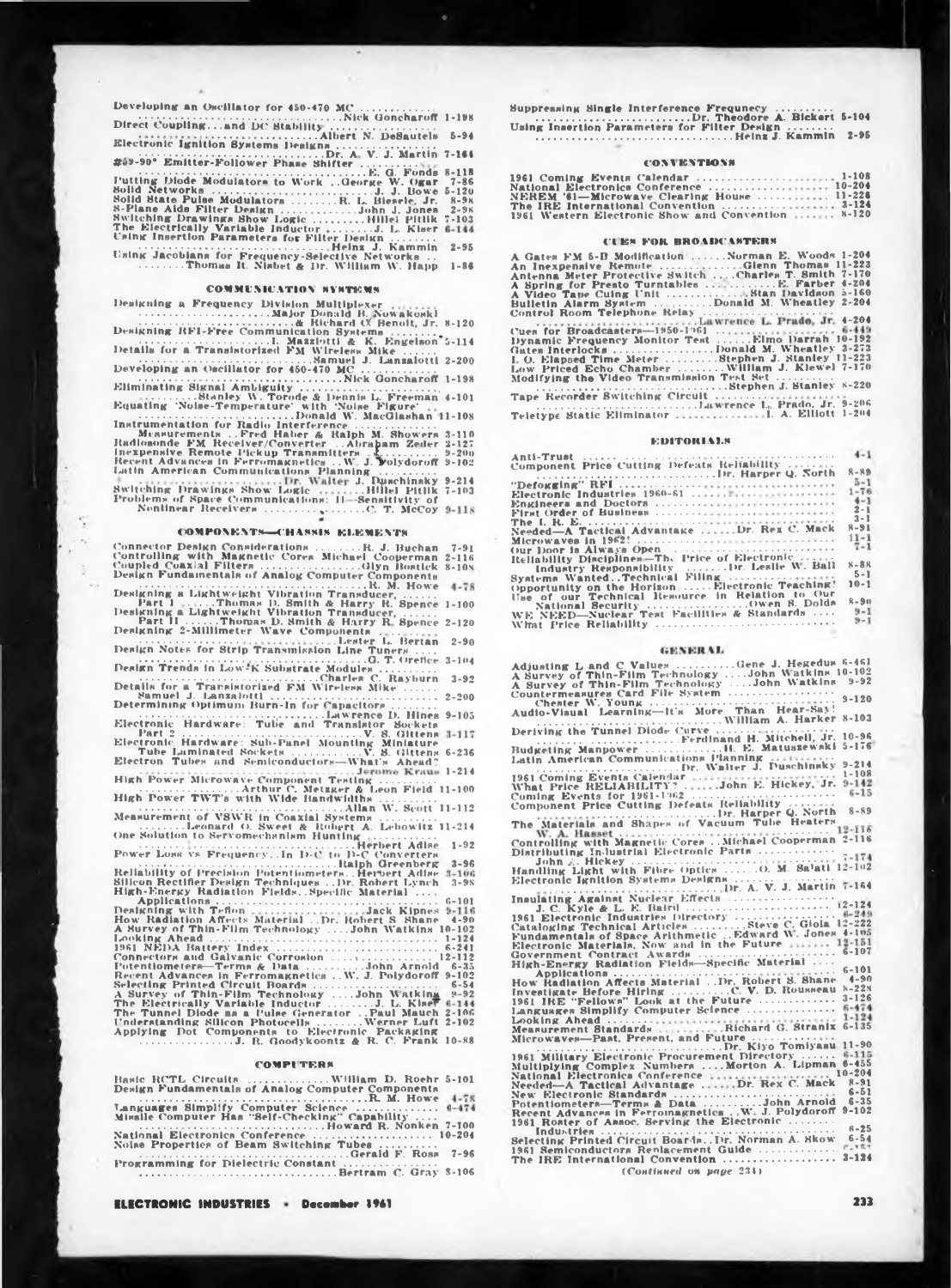## ANNUAL INDEX OF ARTICLES

| The Problem of Splinter Companies  Elton T. Barrett 4-222 |
|-----------------------------------------------------------|
| Reliability Disciplines-The Price of Electronic           |
| Industry Reaponaibility Dr. Leslie W. Ball 8-88           |
| Telephone Cable Measurement Techniques                    |
| S. P. Fairchilds, Jr. 12-210                              |
| The Representative's Rose in Electronics                  |
|                                                           |
| S-Plane Aids Filter Design John J. Jones<br>$2 - 9x$      |
| Use of our Technical Resource in Relation to Our          |
| National Security Owen S. Olds<br>$8 - 90$                |
| Using Jacobians for Frequency-Selective Networks          |
| Thomas R. Nisbet & Dr. William W. Happ<br>$1 - 86$        |
|                                                           |
| 1961 Western Electronic Show and Convention<br>$8 - 120$  |
| Writing-Key to Your Engineering Future                    |
|                                                           |
| Writing-Newest Engineering Skill Harry Baum 3-278         |
|                                                           |

INSTRUMENTS, MEASUREMENTS, TEST METHODS<br>
Analyzing Impedance with the Slotted Line......Finn Jorge Frederico 3-<br>
Phase Equalization is Important ........Finn Jorgensen 10<br>
An Evaluation of Kilomegacycle Oscilloscopes<br>
Buil 3-108 10 98  $5 - 92$ <br>2-126 1-7« Dynamic Frequency Monitor Test (1111-1910) Darrah 10-192<br>High Power Microwave Component Testing (111-190<br>How to Design Low-Noise Amplifiers (111-190) Darrah (1998-112<br>Instrumentation for Radio Interference (111-190)<br>Instru 8-112 3-110 Range Dr. H. B. Sachse 1-9« Ixioking Ahead ....................................................................................... 1-124 Measurement of VSWR in Coaxial Systems..................... Measurement Standardo. Sweet & Robert A. Lebowitz 11.<br>Measurement Standards. Richard G. Strandx<br>Measuring Recovery Time of Ultra Fast Diodes......<br>Missile Computer Has "Self-Checking" Capability ...<br>Modifying the Video Tra ................................ Ralph Greenburg Power Regulator for BWO Sweep Generators ............................................................................R. B. Mosley Prsssuie-Measuring Instruments ............................................ Radar Antenna Test Load............ Thomas J. Russell 6-f33 «-135 4-99 7-100 8-220 3-9« Recording Flow Meter Readings. Paul C. Constant Jr. Satellite Flashing Light System ............................................... ......................................................... R. Freed A- L. S. Kllvans 5-156 .................................................. 4-94 1961 Survey of Cathode Rav Oscilloscopes ....................... 10-120 Standard Frequency Stations......................Calvin It. Graf 6-439 Thermal Drift in Microwave Power Meters ..................... R. F. Pramann ........................ ..................... The Tunnel Diode as a Pulse Generator Paul Mauch UHF Phase Measurement by on AM Process..................... Thomas A. Moore, Sr................................................... .......... Using WWV for Calibrating Precision Oscillators ................................................................Martin J. Kiousis 2-10« 5-110 3-238 Fourier Analyzer Uses the Hall Effect ................................... ......................James D. Williams & Stephen P. Denker 9-108

## **TEST FACILITY**

**These huge chambers are exhausted of air and fitted with equipment which permits the test of space and missile components under con**ditions simulating cold of outer space, solar heat radiation and other<br>hazards, Envirovac test facility made by High Vacuum Equipment<br>Corp., Hingham, Mass., is capable of testing a four-ton satellite.



3-108 **MirROWAYE** Analyzing gmpedance with the Slotted Line . . ............................................................................Blossy Frederico Designing 2-MiUiiueter Wave Components ....................... .......... Lester L. Bertan Design Notes for Strip Transmission Line Tuners.... ..'.........................................................................G. T. Oreflee Develop Practical Hall Effect Devices............................... .............................................Albert **R.** Hilbinger, et il <sup>1962</sup> Directory of Microwave Equipment Mfrs. ... Eliminating Distortion in the TWT ........................................ 1-119 2-90 3-104 ................................................... Dr. W. Ruvis Avers 11-104 Eliminating Signal Ambiguity .................................................... ...........Stanley W. Torode *A* Dennis L Freeman 4-lot High Power Microwave Component Testing.............. . Looking Ahead **Arthur C. Metzger & Leon Field ll-ioo** Measurement of VSWR in Coaxial Systems<br>
Microwaves-Insect A. Bonnet & Robert A. Lebowltz 11-214<br>
Microwaves-Past, Present, and Future<br>
Microwaves-Past, Present, and Future<br>
Microwaves-Past, Present, and Future<br>
Note They a Properties of Ferromagnetic Materials ............................... ...........................Irving Reingold & John L Carter Rigid Rectangular Waveguide Tables I-Sensitivity of Linear Receivers ... Solid State Control of Microwaves . . . **. C. T. McCoy** ...........................................................Dr. Richard W. Damon 11-115 <sup>1962</sup> Summary of Microwave Electron Devices............11-139 Thermal Drift in Microwave Power Meters ..................... .............................................................................. R. F. Pramann 11-102 I'seful Waveguide Formulas 6-87

**PRODUCTION METHODS**<br>
Audio-Visual Learning—1t's More Than Hear-Say:<br>
Applying Dot Components to Electronic Packaging<br>
Connector Design Considerations ..........R. J. Buchan 7-91<br>
A Survey of Thin-Film Technology ......... 1-100 Design Trends in Low-K Substrate Modules ..........<br>
Designing with Teflon<br>
Electronic Hardware: Sub-Panel Modules C. Rayburn 1-92<br>
Electronic Hardware: Sub-Panel Mounting Miniature<br>
Electronic Hardware: Tube and Translato D. P. Christenen & M. E. Nelson 7-106<br>
Determining Wave-Temperature with Wolse Figure 1-88<br>
Determining Wave-Temperature with Wolse Figure<br>
Properties of Ferromagentic Materials<br>
Radar Antenna Test Load<br>
Radar Antenna Test Rigid Rectangular Waveguide Tables............................ Solid State Pulse Modulators .......... R. L Biesele. Jr. Useful Waveguide Formulas ...................................................... **S-9S 6-87**

#### **Htlllll FREQUENCY INTERFERENCE**

Designing RFI-Free Communications Systems<br>
Instrumentation for Radio Interference Measurements<br>
Instrumentation for Radio Interference Measurements<br>
Suppressing Single Interference Frequency ......<br>
Suppressing Single Inte

#### **RELIABILITY**

Component Price Cutting Defeats Reliability<br>
Applying Dot Components to Electronic Packaging<br>
How Radiation Affects Matterial, ...Dr. Robert S. Shane<br>
What Price RELIABILITY<br>
2. R. Goodykoonts & R. C. Frank<br>
What Price REL 10-88 4-90 7-106 **s-ss** 3-106

#### **8KWICOXDI CFOItk**

Analyze Feedback in Transistor Amplifiers Ultramicroaflalysls James C. Looney 9-98 . .James S Pelle 12-109 Analyzing Non-Linear Circuits.. .Vincent Petrucelly 10-112 Junction Transistor Analysis for Circuitry . .

A Simple, Inexpensive DC Restorer<br>A Survey of Thin-Film Technology<br>Basic RCTL Circuits.................<br>Deriving the Tunnel Diode Curve Jay Englenian 12-128 .Oliver K. Alb ' **. .John** Watkins **William D. Roehr** 4-200 9-92 **5-101** ............. ...................Ferdinand H Mitchell, Jr. Build A Simple Delay Line Clock. . . .Ronald M Sonkin Fourier Analyzer Uses the Hall Effect................................... •....................James D. Williams & Stephen P. Denker Develop Practical Hall Effect Devices................................. ......................................................Albert R Hilbinger, et al 10-96 2-126  $9 - 108$ 5-88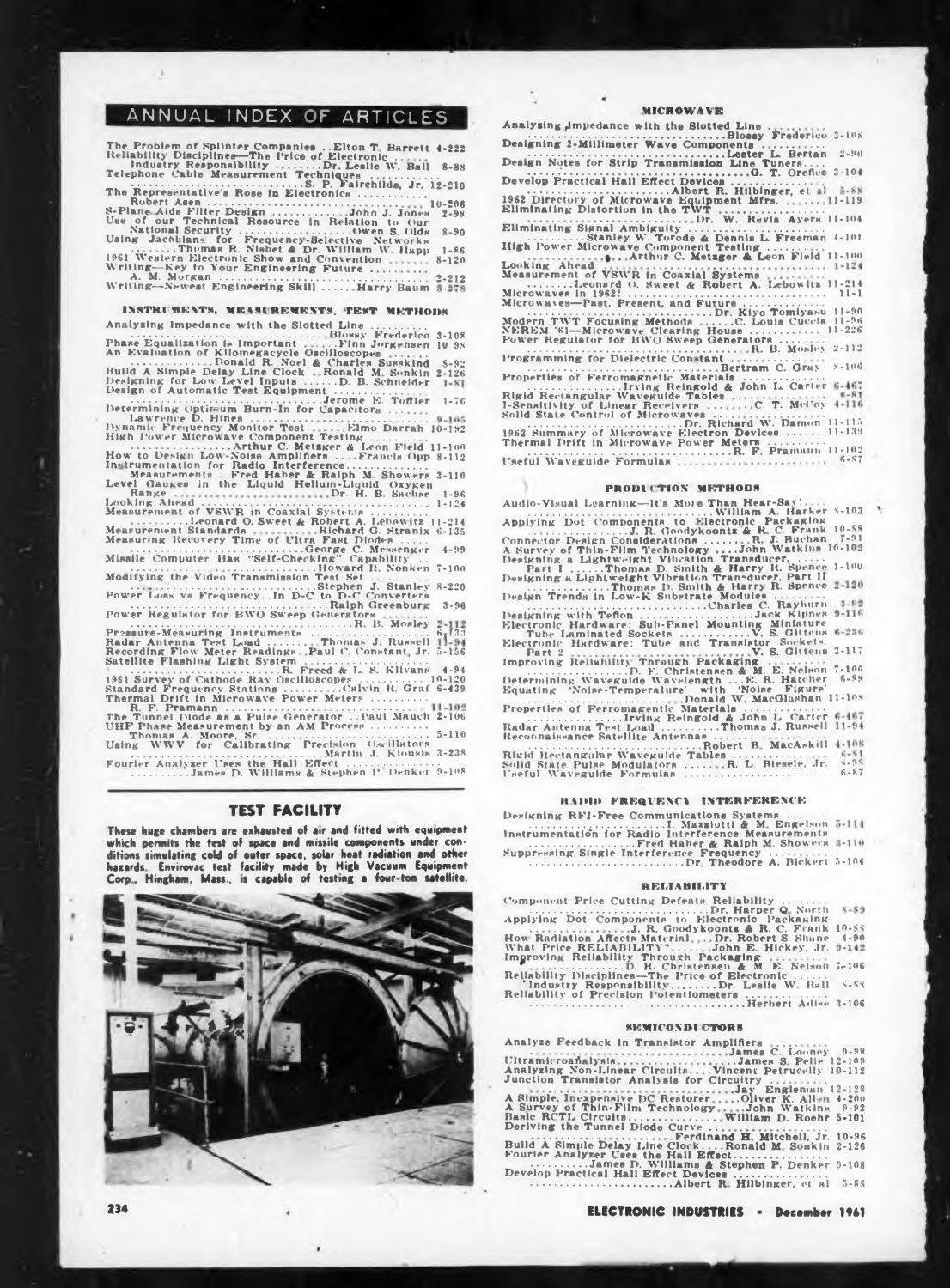**Tunnel Diode Noise Nomograph................L. E. Dickens Designing a Common-Emitter Blocking Oscillator.... Designing Solid State Commutators. .Jerome E. Toffler Details for a Transistorised FM Wireless Mike.............. . Samuel J. Lanxalotti Direct Coupling ... and DC Stability.............................. ...... Albert N. DeSautels Electron Tubes and Semiconductors—What's Ahead? ".. •'• •• •• • •,....... . ............................................Jerome Kraus #>9-»0 Emitter-Follower Phase Shifter.. . E. G. Fonda How to Design Low-Noise Amplifiers........Francis Opp Interpreting Transistor Noise Performance .................. 9-110 7-110 5-92 ï-200 5-94 1-214 8-118 8-112 Louis Calcagno & Richard É.Hobsôn 10-109 Looking Ahead................................................................ Measuring Recovery Time of Ultra Fast Diodes. 1-124 \_ .........................................................George C. Messenger Power Loss vs Frequency ... In D-C to D-C.............. " ........ Converters...............Ralph Greenburg Putting Diode Modulators to Work. . . .George W. Ogar Rise Time for Medium Power Transistors ...................... •.................................................................. Kurt P. Kuffer Radiosonde FM Recelver/Converter. . . Abraham Zeder 1961 Semiconductors Replacement Guide .......................... Silicon Rectifier Design-Techniques. .Dr. Robert Lynch Solid Networks...................................................... J. J. Howe Solid-State Control of Microwaves .................................. 4-99 3-96 7-86 6-228 2-127 6-151 3-98 5-120**

Dr. Richard W. Damon 11-115<br>Solid State Pulse Modulators.......R. L. Biewele, Jr. 8-98<br>The Tunnel Diode as a Pulse Generator.....Paul Mauch 2-106<br>Understanding Silicon Photocells..........Werner Luft 2-102 Riesele. Jr. . Paul Mauch Werner Luft **8-98 2-106 2-102**

#### **SPACE ANU AIRBORNE VEHICLES**

| Fundamentals of Space Arithmetic., Edward W. Jones 4-105       |  |
|----------------------------------------------------------------|--|
| Level Gauges in the Liquid Helium-Liquid Oxygen                |  |
| RangeDr. H. B. Sachae 1-96                                     |  |
| Reconnaissance Satellite Antennas<br>Robert B. MacAakill 4-108 |  |
| Satellite Flashing Light System Free Communication             |  |
| R. Freed & L. S. Kilvans 4-94                                  |  |
| I-Sensitivity of Linear ReceiversC.T. McCoy 4-116              |  |

### **SYMTEMM**

| Designing for Low Level InputsD. B. Schneider                                                                                                                                                                                  | $1 - 81$ |
|--------------------------------------------------------------------------------------------------------------------------------------------------------------------------------------------------------------------------------|----------|
| Countermeasures Card File SystemChester W. Young 9-120                                                                                                                                                                         |          |
| Design of Automatic Test Equipment                                                                                                                                                                                             |          |
|                                                                                                                                                                                                                                |          |
|                                                                                                                                                                                                                                |          |
| Dr. A. V. J. Martin 7-164                                                                                                                                                                                                      |          |
| Phase Equalization is ImportantFinn Jorgensen 10-98                                                                                                                                                                            |          |
| FCC Adopts FM-Stereo Standards  6-445                                                                                                                                                                                          |          |
| One Solution to Servomechanism Hunting                                                                                                                                                                                         |          |
| and the second construction of the second second second second second second second second second second second second second second second second second second second second second second second second second second secon |          |
|                                                                                                                                                                                                                                |          |
|                                                                                                                                                                                                                                |          |

## **PAGE FROM AN ENGINEER'<sup>S</sup> NOTEBOOK**

**' Emitter-Follower Phase Shifter E, G. Fonda ^60—Tr insmission Line Nomograph Allan Lytel 11-117**

#### **TURES**

Analyzing Realistic Cathode Follower<br>
An Evaluation of Kilomesacycle Oscilloscopes<br>
An Evaluation of Kilomesacycle Oscilloscopes<br>
Electronic Hardware: Tube and Translator<br>
Electronic Hardware: Tube and Translator<br>
Electron

**I. O. Elapsed Time Meter.................. Stephen J. Stanley 11-223 Modern TWT Focusing Methods.......... C. Louis Cuccia 11-96 New Receiving <sup>A</sup> Special Purpose Tubes........................ «-»1 Noise Properties of Beam Switching Tubes \_ .............................................................Gerald F. Roes ' 3« 1962 Summary of Microwave Electron Devices . a? Vacuum Tubes .......................................................................... •>\*"•**

## **What's New**

| <b>What's New</b><br><b>COMPUTERS</b>                                                                                                                                                                                          |  |  |  |  |  |  |  |  |
|--------------------------------------------------------------------------------------------------------------------------------------------------------------------------------------------------------------------------------|--|--|--|--|--|--|--|--|
| Alloy Junction. Four Layer Device 10-177<br>Computer Inquiry Features Automatic Voice Replies 11-118                                                                                                                           |  |  |  |  |  |  |  |  |
| Computer Protection  2-242                                                                                                                                                                                                     |  |  |  |  |  |  |  |  |
| Computer Uses ALGOL-COBOL  4-121                                                                                                                                                                                               |  |  |  |  |  |  |  |  |
| Digital Converter (1999) and the contract of the Converter of the Converter of the Converter of the Converter of the Converter of the Converter of the Converter of the Converter of the Converter of the Converter of the Con |  |  |  |  |  |  |  |  |
| Lincoln Laboratory's FX-1 Computer 10-118                                                                                                                                                                                      |  |  |  |  |  |  |  |  |
| X-Ray Crystallography Automated  9-136                                                                                                                                                                                         |  |  |  |  |  |  |  |  |

#### **COMPONENTS**

| Deep Drawn Mylar@ Insulators  9-115       |  |  |
|-------------------------------------------|--|--|
| Gradiation Method Fires Components  2-115 |  |  |
|                                           |  |  |
| Illuminated Indicator Switch  6-167       |  |  |
| New Photo Electric Transducers  2-97      |  |  |
|                                           |  |  |

#### **GENKRtL**

| $10 - 101$<br>Shifted Raster Reads Variable Font<br>the state of the state of the state of the |  |
|------------------------------------------------------------------------------------------------|--|
| $5 - 113$                                                                                      |  |
| $2 - 24K$                                                                                      |  |
| $5 - 166$<br>Breadboards Speed Electro-Mechanical Design                                       |  |
| 11-118<br>Computer Inquiry Features Automatic Voice Repairs                                    |  |
|                                                                                                |  |
|                                                                                                |  |
| Moldable Ceramoplastic 2-243                                                                   |  |
| New Engineering Cuts Drafting 11-110                                                           |  |
| $2 - 110$<br>$3 - 102$                                                                         |  |
|                                                                                                |  |
|                                                                                                |  |
|                                                                                                |  |
|                                                                                                |  |

## **MEASURING EQUIPMENT**

| X-Ray Crystallography Automated  9-126 |  |
|----------------------------------------|--|

#### **PRODUCTION**

| Alloy Junction, Four Layer Device 10-177       |  |  |  |  |  |  |  |  |  |  |  |  |  |
|------------------------------------------------|--|--|--|--|--|--|--|--|--|--|--|--|--|
|                                                |  |  |  |  |  |  |  |  |  |  |  |  |  |
|                                                |  |  |  |  |  |  |  |  |  |  |  |  |  |
| Diode Glass Beading Machine  8-111             |  |  |  |  |  |  |  |  |  |  |  |  |  |
|                                                |  |  |  |  |  |  |  |  |  |  |  |  |  |
|                                                |  |  |  |  |  |  |  |  |  |  |  |  |  |
|                                                |  |  |  |  |  |  |  |  |  |  |  |  |  |
| Telflon@ Splices in Exotic Environments  8-110 |  |  |  |  |  |  |  |  |  |  |  |  |  |

#### **SEMICONDUCTORS**

| Cutting Germanium Disca  3-242       |  |  |  |
|--------------------------------------|--|--|--|
| Electro-Optical Potentiometer  8-110 |  |  |  |
|                                      |  |  |  |

#### **TELEVISION**

| Shifted Raster Reads Variable Font 10-101 |  |  |  |  |  |  |  |
|-------------------------------------------|--|--|--|--|--|--|--|
|-------------------------------------------|--|--|--|--|--|--|--|

## **AUTHOR'S INDEX**

| Adise, Herbert-One Solution to Servomechanism<br>$1 - 92$                                                                                                                                                                     | Christensen, D.<br>Packasing. |
|-------------------------------------------------------------------------------------------------------------------------------------------------------------------------------------------------------------------------------|-------------------------------|
| Adise, Herbert---Reliability of Precision Potentiom-                                                                                                                                                                          | Constant, Jr., Pr             |
| $3 - 106$                                                                                                                                                                                                                     | $In(g)$                       |
| Allen, Oliver K.--A Simple, Inexpensive DC Restorer. 4-200                                                                                                                                                                    | Cooperman, Mich               |
| Arnold, John-Potentiometers-Terms & Data<br>$6 - 35$                                                                                                                                                                          | Cuccin, C. Louis-             |
|                                                                                                                                                                                                                               | Damon, Dr. Rich               |
| Amen, Robert-The Representative's Rose in Elec-                                                                                                                                                                               | WAVes                         |
|                                                                                                                                                                                                                               | Darrah, Eimo---D              |
| Ayers, Dr. W. Revis--Eliminating Distortion in the                                                                                                                                                                            | Davidson, Stan—               |
|                                                                                                                                                                                                                               |                               |
| Batrd, L. E.-Insulating Against Nuclear Effects 12-124                                                                                                                                                                        | DeSantela, Alber              |
| Ball, Dr. Leslie W.--Reliability Disciplines-The Price                                                                                                                                                                        | $b$ ility                     |
| of Electronic Industry Responsibility<br>$8 - 88$                                                                                                                                                                             | Dickens, L. E.-1              |
| Barrack, Carroll M.-Develop Practical Hall Effect                                                                                                                                                                             | Duschinsky, Dr.               |
| $5 - 88$                                                                                                                                                                                                                      | munications                   |
|                                                                                                                                                                                                                               | Eagelaon. M.-1                |
| Barrett, Elton T.-The Problem of Splinter Companies 4-222                                                                                                                                                                     | Systems                       |
| <b>Baum, Harry-Writing-Newest Engineering Skill</b> 3-278                                                                                                                                                                     | Eagleman, Jay-                |
| Benoit, Jr., Richard C.-Designing a Frequency Divi-                                                                                                                                                                           | $cutry \ldots$                |
| $8 - 210$<br>sion Multiplexer                                                                                                                                                                                                 | Fairchilds, Jr.,              |
| Bertan, Lester L.-Designing 2-Millimeter Wave Com-                                                                                                                                                                            | Techniques                    |
| $2 - 90$                                                                                                                                                                                                                      | Farber, E .- A Sp             |
| Blekert, Dr. Theodore A.-Suppressing Single Inter-                                                                                                                                                                            | Field, Leon-Kig               |
| $5 - 104$<br>ference Frequency                                                                                                                                                                                                | $\ln \epsilon$                |
| Biesele, Jr., R. L.-Solld State Pulse Modulators<br>$8 - 98$                                                                                                                                                                  | <b>Fonds, E. G.—21</b>        |
| Bostlek, Glyn-Coupled Coaxial Filters  8-108                                                                                                                                                                                  | $8$ hifter $\dots$            |
| Bowe, J. J.-Solid Networks<br>$5 - 120$                                                                                                                                                                                       |                               |
|                                                                                                                                                                                                                               | Frant, Dr. Mart               |
| Buchan, R. J.-Connector Design Considerations<br>$7 - 91$                                                                                                                                                                     | rosion<br>1.1.1.1             |
| Calgagne, Louis-Interpreting Transistor Noise Per-                                                                                                                                                                            | Frederico.<br><b>Blos</b>     |
| formance was conserved to the form of the contract of the contract of the form of the form of the following set of the set of the set of the set of the set of the set of the set of the set of the set of the set of the set | <b>Slotted Line</b>           |
| Carter, John L.-Properties of Ferromagnetic Mate-                                                                                                                                                                             | <b>Freed. R.</b> -Satell      |
|                                                                                                                                                                                                                               |                               |
|                                                                                                                                                                                                                               |                               |

chanism **Christensen, D. F.---Improving Reliability Through<br>
<b>Christensen.** D. Packaging Paul C.--Recording Flow Meter Read**eters ............................................................................ Coopennan, Michael—Controlling with Magnetic Cores Cncela, C. Louin—Modern TWT Focusing Methods .... Unmon, Ur. Richnrd W.—Solid State Control of Micro-waves ........................................................................... Darrah, Elmo—Dynamic Frequency Monitor Test........ Davidson, Stnn—<sup>A</sup> Video Tape Cuing Unit.................... DeNaatela. Albert N.—Direct Coupling . . . and DC Staponents ......................................................................... F.—Improving Reliability Through 5-156 2-116 11-96 11-115 10-192 5-160 bility .................................................... -............................. 5-94 9-110** Dietens, L. E.-Tunnel Diode Noise Nomograph<br>Duechinsky, Dr. Walter J.-Latin American Communications Planning<br>munications Planning<br>Engelsen, M.-Designing RFI-Free Communication **Eugleman, Jay**—Junction Transistor Analysis for Cir**cuitry ........................................................................... <sup>1</sup> -Telephone Cable Measurement 12-128 9-214 Techniques ........................................................................ Farber. E.—A Spring for Presto Turntables.................. Field, Leo«—High Power Microwave Component Test-ing ................................................................................** Fonds, E. G. - #59-90° Emitter-Follower Phase<br>Bhifter<br>Frant, Dr. Martin S. Connectors and Galvanic Cor**rosion ........................................................................... ' Frederteo, Blossy—Analysing Impedance with the Slotted Line ............................................................... 3-108 Freed, R.—Satellite Flashing Light Systems ................ (Continued** *on page* **236) 12-210 4-204 11-100 12-112 4-94**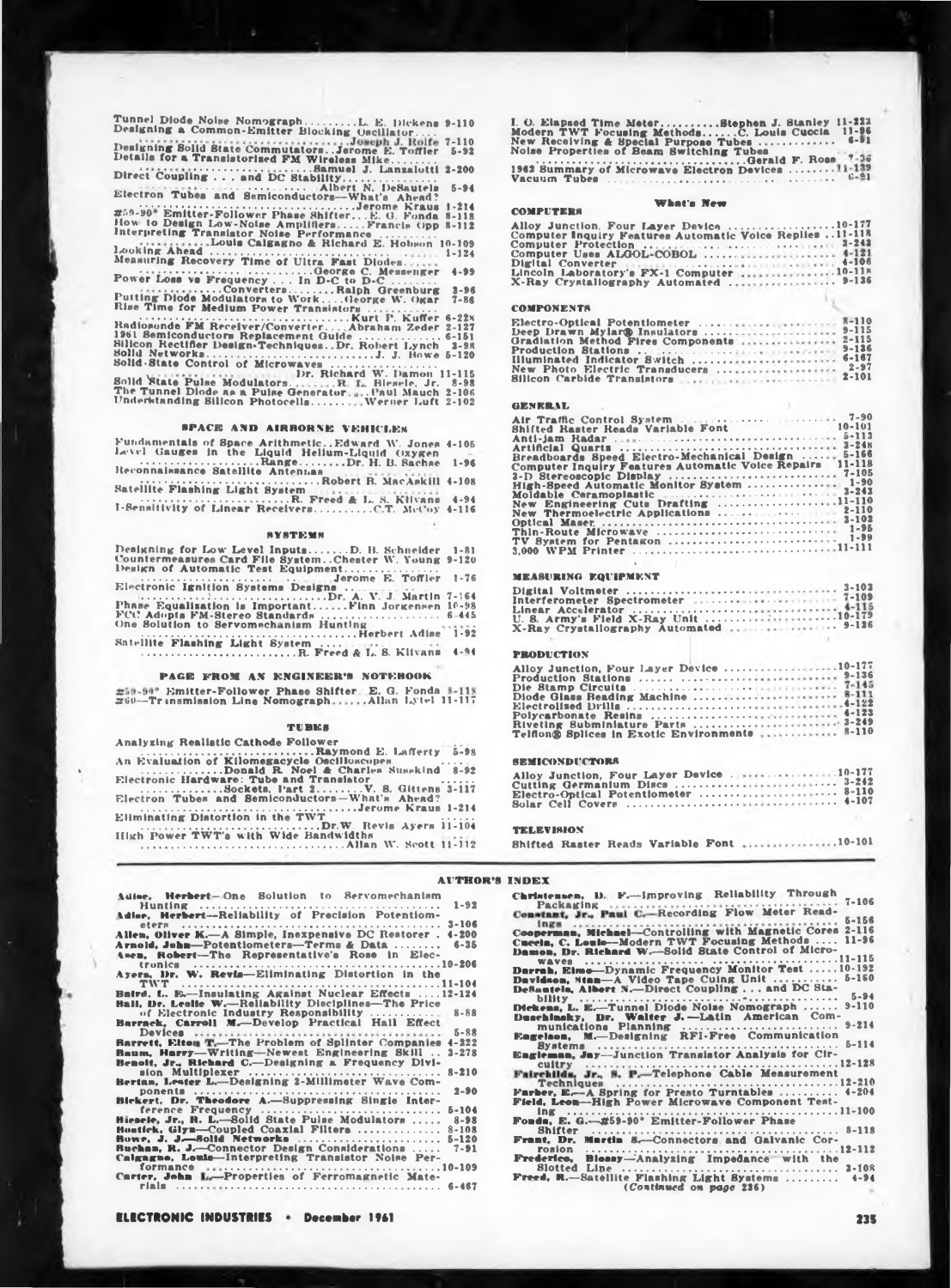## ANNUAL INDEX OF ARTICLES

## **AUTHOR'S INDEX (Cent.)**

| Freeman, Dennis L.-Eliminating Signal Ambiguity<br>$4 - 10$                                                                                                                                                                              |
|------------------------------------------------------------------------------------------------------------------------------------------------------------------------------------------------------------------------------------------|
| Gloin, Steve C.-Cataloging Technical Articles  12-22                                                                                                                                                                                     |
| Gissen», V. S.-Electronic Hardware: Tubes & Transis-                                                                                                                                                                                     |
|                                                                                                                                                                                                                                          |
| $3 - 11$                                                                                                                                                                                                                                 |
| Gittenn,                                                                                                                                                                                                                                 |
| $6 - 230$                                                                                                                                                                                                                                |
|                                                                                                                                                                                                                                          |
| Goodykoonts, J. R. Applying Dot Components to                                                                                                                                                                                            |
| Electronic Packaging<br>Graf, Calvin R.-Standard Frequency Stations<br>$10 - 81$                                                                                                                                                         |
| $6 - 435$                                                                                                                                                                                                                                |
| Geneharuff, Nick-Developing an Oscillator for 450-                                                                                                                                                                                       |
| 679 MC                                                                                                                                                                                                                                   |
| freenburg, Ralph-Power Loss vs Frequency  in<br>$1 - 199$                                                                                                                                                                                |
|                                                                                                                                                                                                                                          |
| D-C to D-C Converters<br>$3 - 96$                                                                                                                                                                                                        |
| Giny, Bertram C.-Programming for Dielectric                                                                                                                                                                                              |
| stant<br><b>*****************</b>                                                                                                                                                                                                        |
| $8 - 100$<br>Haber.                                                                                                                                                                                                                      |
| Fred-Instrumentation for Radio Interfer-                                                                                                                                                                                                 |
| $3 - 111$                                                                                                                                                                                                                                |
|                                                                                                                                                                                                                                          |
| $1 - 86$                                                                                                                                                                                                                                 |
| Happ. Dr. William W.-Ceing Jacobians for Fre-<br>quency-Selective Networks<br>Harker, William A.-Audio-Visual Learning--It's<br>More Than Hear-Say:<br>Haset, W. A.-The Materials and Shapes of Vacuum<br>The Materials and Shapes of Va |
|                                                                                                                                                                                                                                          |
| $8 - 103$                                                                                                                                                                                                                                |
|                                                                                                                                                                                                                                          |
| $2 - 118$                                                                                                                                                                                                                                |
| Hatcher, E. R.-Determining Waveguide Wavelength<br>Hegedus, Gene J.-Adjusting L and C Values<br>Hickey, John A.-Distributing Industrial Electronic                                                                                       |
| $6 - 59$                                                                                                                                                                                                                                 |
| $6 - 461$                                                                                                                                                                                                                                |
|                                                                                                                                                                                                                                          |
| Parts<br>Hickey, Jr., John E.-What Price RELIABILITY?<br>$7 - 174$                                                                                                                                                                       |
|                                                                                                                                                                                                                                          |
| $9 - 142$<br>Hilbingers, Albert R.-Develop Practical Hall Effect                                                                                                                                                                         |
| Devices<br>Hines, Lawrence D.--Determining Optimum Burn-In                                                                                                                                                                               |
| $5 - 8N$                                                                                                                                                                                                                                 |
|                                                                                                                                                                                                                                          |
| $9 - 105$                                                                                                                                                                                                                                |
|                                                                                                                                                                                                                                          |
| Hobson, Richard E. Interpreting Transistor Noise<br>Performance<br>Jones, Edward W. Fundamentals of Space Arith-                                                                                                                         |
| 10-109                                                                                                                                                                                                                                   |
| metle                                                                                                                                                                                                                                    |
| 1.1.1.1.1.0.0.0<br>$4 - 105$                                                                                                                                                                                                             |
| Jones, John J. S-Plane Alds Filter Design<br>$2 - 91$                                                                                                                                                                                    |
|                                                                                                                                                                                                                                          |
| 10-92                                                                                                                                                                                                                                    |
| Jones, John J.-Using the S-Plane for Filters<br>Jorgensen, Finn-Phase Equalization is Important<br>Junker, W. E.-A Transmitter Combining Network<br>$10 - 9x$                                                                            |
| $9 - 113$                                                                                                                                                                                                                                |
| Kammin, Heins J .- Using Insertion Parameters                                                                                                                                                                                            |
|                                                                                                                                                                                                                                          |
| $2 - 95$                                                                                                                                                                                                                                 |
| $7 - 170$                                                                                                                                                                                                                                |
|                                                                                                                                                                                                                                          |
| $3 - 23s$                                                                                                                                                                                                                                |
| $9 - 114$                                                                                                                                                                                                                                |
|                                                                                                                                                                                                                                          |
| mographs                                                                                                                                                                                                                                 |
| $6 - 230$<br>Kiner, J. L.-The Electrically Variable Inductor                                                                                                                                                                             |
| $5 - 144$                                                                                                                                                                                                                                |
| Kraus, Jerome-Electron Tubes and Semiconductors-                                                                                                                                                                                         |
| $1 - 234$                                                                                                                                                                                                                                |
|                                                                                                                                                                                                                                          |
| sistors<br>Lafferty, Raymond E.-Analyzing Realistic Cathode                                                                                                                                                                              |
| $6 - 22x$                                                                                                                                                                                                                                |
|                                                                                                                                                                                                                                          |
| $5 - 9.8$                                                                                                                                                                                                                                |
|                                                                                                                                                                                                                                          |
| Follower<br>Lanzaletti, Samuel J.-Details for a Translatorized                                                                                                                                                                           |
| $2 - 200$                                                                                                                                                                                                                                |
|                                                                                                                                                                                                                                          |
|                                                                                                                                                                                                                                          |
| Lipman, Morton A .- Multiplying Complex Numbers                                                                                                                                                                                          |
| $6 - 455$<br>Looney. James C.-Analyze Feedback in Translator                                                                                                                                                                             |
|                                                                                                                                                                                                                                          |
| Amplifiers<br>$9 - 98$                                                                                                                                                                                                                   |
|                                                                                                                                                                                                                                          |
|                                                                                                                                                                                                                                          |
| Luft, Werner-Understanding Silicon Photocells<br>$2 - 102$<br>$-19.7$                                                                                                                                                                    |
| Lynch, Dr. Robert-Silicon Rectifier Design Tech-                                                                                                                                                                                         |
| $2 - 9R$<br>.                                                                                                                                                                                                                            |
| Lytel, Allan-#60-Transmission Line Nomograph 11-117                                                                                                                                                                                      |

## **NEW TECHNIQUE**

L. H. Germer (left) and A. U. MacRae of Bell Telephone Laboratories with apparatus used in a new technique, perfected by Germer, for<br>studying absorption of monolayers of gas on a crystal surface. The<br>low energy diffraction technique is yielding information of great value in studies of surface effects such as catalysis and corrosion.



MacAnkill, Robert B.-Reconnaissance Satellite An-Macanum, Robert Branch<br>
Lennas<br>
Macanum, Donald W.-Equations<br>
Unre with 'Noise Fuergetter'<br>
Macanum Dr. A. V. J.-Electronic Ignition Systems De-<br>
Martin, Dr. A. V. J.-Electronic Ignition Systems De- $\ldots$  . 11-108  $8 - 91$  $1.1117 - 7 - 164$  $5 - 176$  $2 - 106$ Ultra Past Diodes<br>
Metaper, Arthur Power Microwave Compo-<br>
Metaper, Arthur Power Microwave Compo-<br>
Mitchell, Jr., Serdinand M.—Uriving the Tunnel Di-<br>
ode Curve<br>
Michell, Jr., Serdinand M.—Uriving the Tunnel Di-<br>
ode Curve  $-11 - 100$  $6 - 6.3$  $10 - 96$  $5 - 110$  $2 - 212$  $2 - 112$  $8 - 120$  $1 - 86$  $7 - 100$  $8 - 89$ Neel, Donald R.-An Evaluation of Kilomegacycle Oscilloscopes ....  $8 - 92$ -Nomograph for Potentiometer orc. File, James B.—Ultramicroanalysis<br>
Petrucelly, Vincent—Analysing Non-Linear Circuits...10-112<br>
Petrucelly, Vincent—Analysing Show Logic ....... 7-103<br>
Petrucelly, Wilching Drawlings Show Logic ....... 7-103<br>
Petrucelly, W. Prado, Jr., Lawrence L.-Control Room Telephone Re- $-4 - 2.04$ lay<br>do, Jr., Lawrence L.-Tape Recorder Switching Prado,  $11 - 102$ man, R. F.-Thermal Drift in Microwave Power Pramman, R. F.-Thermal Drais and How-K Sub-<br>Meters Charles C.-Design Trends in Low-K Sub-<br>Rayburn, Charles C.-Design Trends in Low-K Sub-<br>strate Modules Changeries of Ferromagnetic Mate- $11 - 102$  $3 - 92$ ................ 6-467 rials<br>
Rocker, William D.-Basic RCTL Circuit<br>
Rolfe, Joneph J.-Designing<br>
Rocking Occillator<br>
Head, German F.-Noise Properties of Beam Switching<br>
Tubes<br>
Round, Norman F.-Simplify Your Turntable Opera.  $5 - 101$  $7 - 110$  $7 - 96$ tion<br>
10-186<br>
10-186<br>
10-186<br>
10-186<br>
10-186<br>
10-186<br>
10-186<br>
10-186<br>
10-228<br>
10-186<br>
11-14<br>
11-14<br>
11-14<br>
11-14<br>
11-14<br>
11-14<br>
11-14<br>
11-14<br>
12-14<br>
12-14<br>
12-14<br>
12-14<br>
12-14<br>
12-14<br>
12-14<br>
12-14<br>
12-14<br>
12-14<br>
12-14<br>
12-K us **Nach** Seamen. William A.-Develop Armichaeler. D. B.-Designing for Low Level Inputs ....<br>Sehnelder, D. B.-Designing for Low Level Inputs ...<br>Sehnelder, D. B.-Designing for Low Level Inputs ...<br>widths .............................  $1 - 81$  $11 - 112$ Dr. Robert S.-How Radiation Affects Mate- $4 - 90$ rial rial<br>wers, Raiph M.--Instrumentation for Radio Inter-**Shot**  $3 - 110$ Skow Boards<br>
Boards<br>
Smith, Thomas D.—Designing a Lightweight Vibra-<br>
tion Transducer, Part II<br>
tion Transducer, Part II<br>
tion Transducer, Part II<br>
tion Transducer, Part II<br>
tion Transducer, Part II<br>
tion Transducer, Part II<br>
t rion Transducer, Part II....<br>
tion Transducer, Part II. (1991)<br>
The Samkin, Charles T.-Antenna Meter Protective Switch. 7-170<br>
Nonkin, Rosald M.-Build a Simple Delay Line Clock. 2-126<br>
Nonkin, Rosald M.-Build a Simple Dela  $\cdots$  11-214 Thom  $1 - 76$ Toffler, Jerome E.-Designing Solid State Commuta- $5 - 92$ tors Tomlynau, Dr. Kiya-Microwaves-Past, Present, and ruture<br> **Westkins, Johnson Survey of Thin-Film Technology, 4-101**<br>
Watkins, Johnson Survey of Thin-Film Technology, 6-00<br>
Wapart I. Watkins, John Part I. Survey of Thin-Film Technology, Part II. Part II. Part II. , Philip-Inexpensive Remote Pickup Trans-White  $9 - 200$ mitters Young, Chester W.-Countermeasures Card File 8ys $t \in \pi$ 

Zeder, Abraham--Radiosonde FM Receiver/Converter 2-127